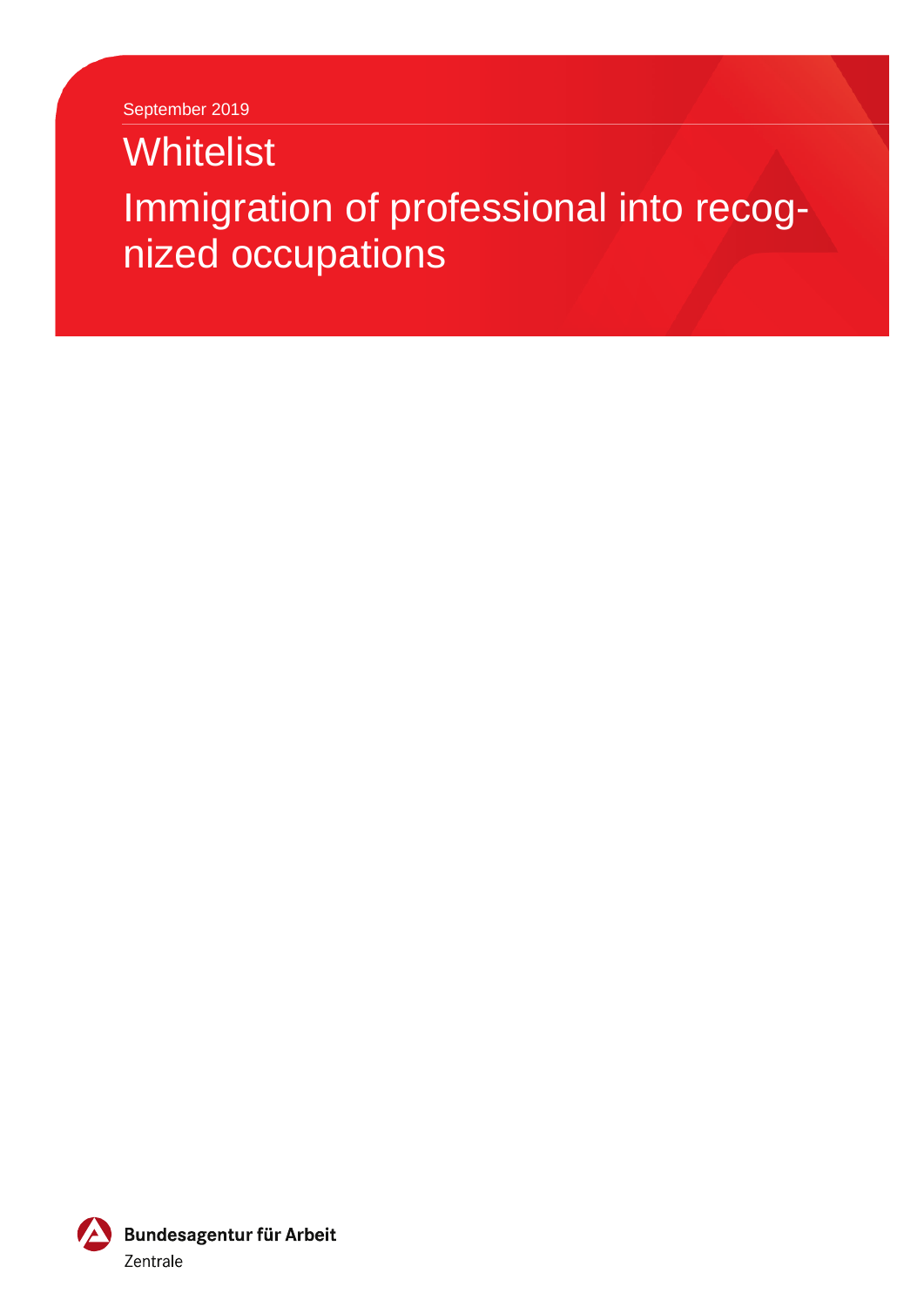## **Imprint**

Bundesagentur für Arbeit Zentrale – GR 23 Regensburger Straße 104 90478 Nürnberg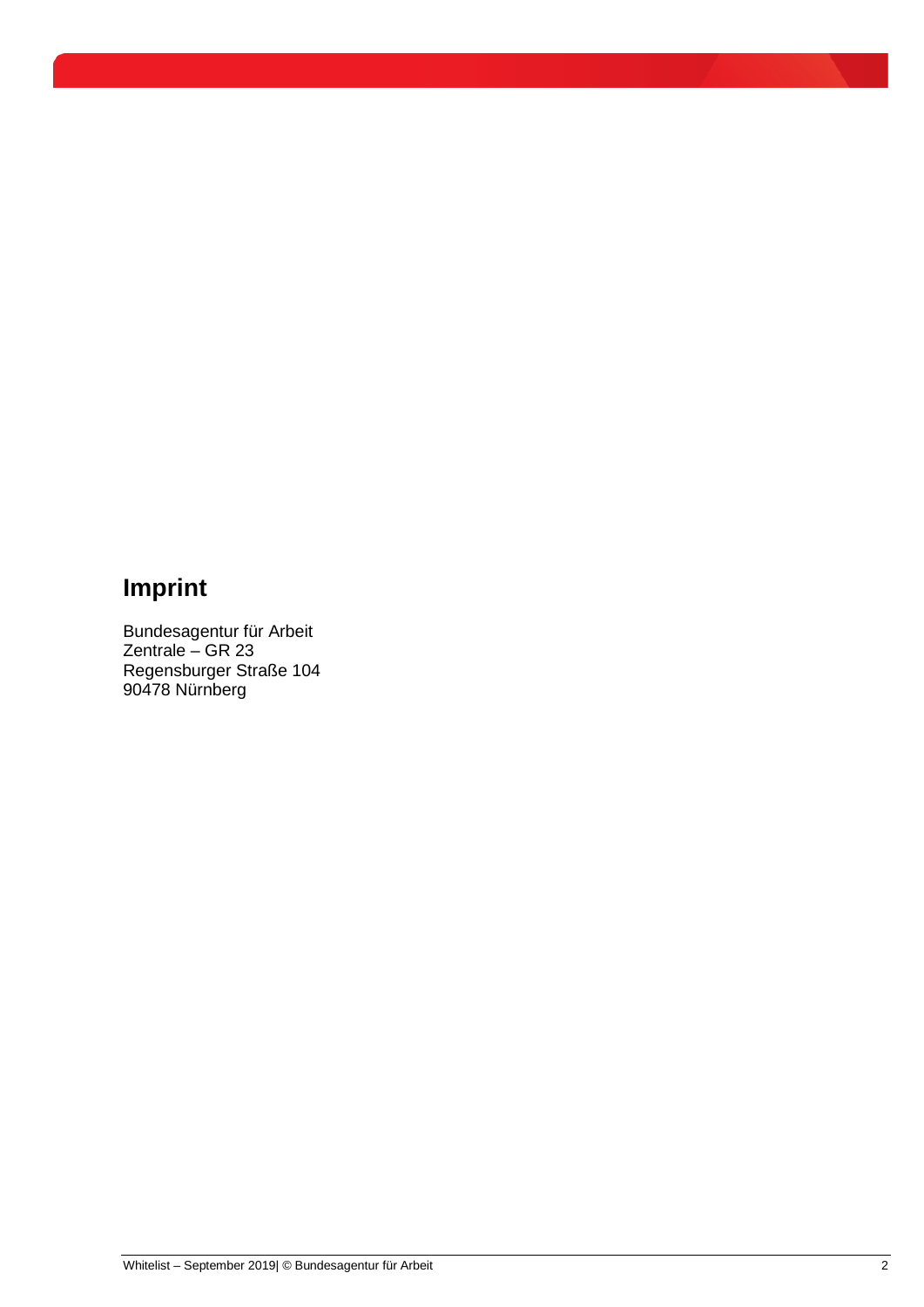### **Whitelist**

pursuant to section 6 (2) sentence 1 no. 2 of the Employment Regulation: Immigration of professionals into recognized occupations.

The Federal Employment Agency (Bundesagentur für Arbeit, BA) has determined that the filling of vacancies in the following occupations with foreign applicants is justifiable regarding labour market and integration policy under the following conditions:

#### **LIST OF PROFESSIONS OR PROFESSIONAL GROUPS:**

| Type of occupation (Classification of occupations 2010) |                                                                                                                                                                                        | <b>Qualification level</b>        |                            |
|---------------------------------------------------------|----------------------------------------------------------------------------------------------------------------------------------------------------------------------------------------|-----------------------------------|----------------------------|
|                                                         |                                                                                                                                                                                        | $2 =$<br><b>Skilled</b><br>worker | $3 =$<br><b>Specialist</b> |
| 121 93                                                  | Supervision and management horticulture                                                                                                                                                |                                   | $\underline{\mathsf{X}}$   |
| 212 22                                                  | Professions in the production of building materials                                                                                                                                    | $\underline{\mathbf{x}}$          |                            |
| 221 02                                                  | Professions in plastics and rubber production                                                                                                                                          | $\underline{\mathsf{X}}$          |                            |
| 223 42                                                  | Professions in Wood, Furniture & Interior Design                                                                                                                                       | X                                 |                            |
| 223 03                                                  | Professions in woodworking & processing                                                                                                                                                |                                   | $\underline{x}$            |
| 241 32                                                  | Professions in the industrial foundry                                                                                                                                                  | $\underline{x}$                   |                            |
| 242 12 / 242 22/<br>242 32 / 242 33                     | Professions in in the non-cutting; abrasive; metal cutting                                                                                                                             | X                                 | x                          |
| 244 12 / 244 13                                         | Professions in metalconstruction                                                                                                                                                       | $\underline{x}$                   | x                          |
| 245 22                                                  | Professions in tool engineering                                                                                                                                                        | X                                 |                            |
| 251 32                                                  | Technical service staff maintenance                                                                                                                                                    | $\underline{\mathsf{X}}$          |                            |
| 252 12/252 22                                           | Automotive, agricultural machinery and construction machinery<br>technology                                                                                                            | X                                 |                            |
| 252 93                                                  | Supervision of vehicle, aerospace and shipbuilding technology                                                                                                                          |                                   | X                          |
| 261 12                                                  | Professions in mechatronics                                                                                                                                                            | X                                 |                            |
| 261 22/261 23                                           | Professions in automation technology                                                                                                                                                   | X                                 | X                          |
| 262 12                                                  | Professions in building electrics                                                                                                                                                      | X                                 |                            |
| 262 22                                                  | Professions in electrical engineering                                                                                                                                                  | X                                 |                            |
| 262 52                                                  | Professions in building electrics                                                                                                                                                      | X                                 |                            |
| 262 62                                                  | Professions line installation, maintenance                                                                                                                                             | X                                 |                            |
| 263 12                                                  | Professions information and telecommunications technology                                                                                                                              | X                                 |                            |
| 263 93                                                  | Supervisors - electrical engineering                                                                                                                                                   |                                   | x                          |
| 272 32                                                  | Professions in model building                                                                                                                                                          | $\underline{\mathsf{X}}$          |                            |
| 273 02                                                  | Professions in technical production planning & control                                                                                                                                 | $\underline{\mathsf{X}}$          |                            |
| 292 32                                                  | Professions in meat processing                                                                                                                                                         | X                                 |                            |
| 321 22                                                  | Professions in wall craft                                                                                                                                                              | X                                 |                            |
| 321 42                                                  | Professions in roofing                                                                                                                                                                 | X                                 |                            |
| 321 93                                                  | Supervision - building construction                                                                                                                                                    |                                   | X                          |
| 322 02 / 322 22 /<br>322 32 / 322 42 /<br>322 52        | Building construction professions in civil engineering (without<br>specialisation), road & asphalt construction, track construction,<br>well construction, canal & tunnel construction | X                                 |                            |
| 322 93                                                  | Supervision - Civil engineering                                                                                                                                                        |                                   | x                          |
| 331 02                                                  | Civil engineering professions in floor laying (without specialisa-<br>tion)                                                                                                            | X                                 |                            |
| 331 12 / 331 32                                         | Tile, slab, mosaic, parquet laying                                                                                                                                                     | X                                 |                            |
| 333 22 / 333 52                                         | Carpentry, roller shutter and blind construction                                                                                                                                       | X                                 |                            |
| 333 93                                                  | Supervision - development, dry construction, insulation, car-<br>pentry, glazing, construction of roller shutters and blinds                                                           |                                   | x                          |
| 342 02                                                  | Construction professions in plumbing (without specialisation)                                                                                                                          | x                                 |                            |
| 342 12 / 342 13                                         | Professions in sanitary, heating and air conditioning                                                                                                                                  | X                                 | x                          |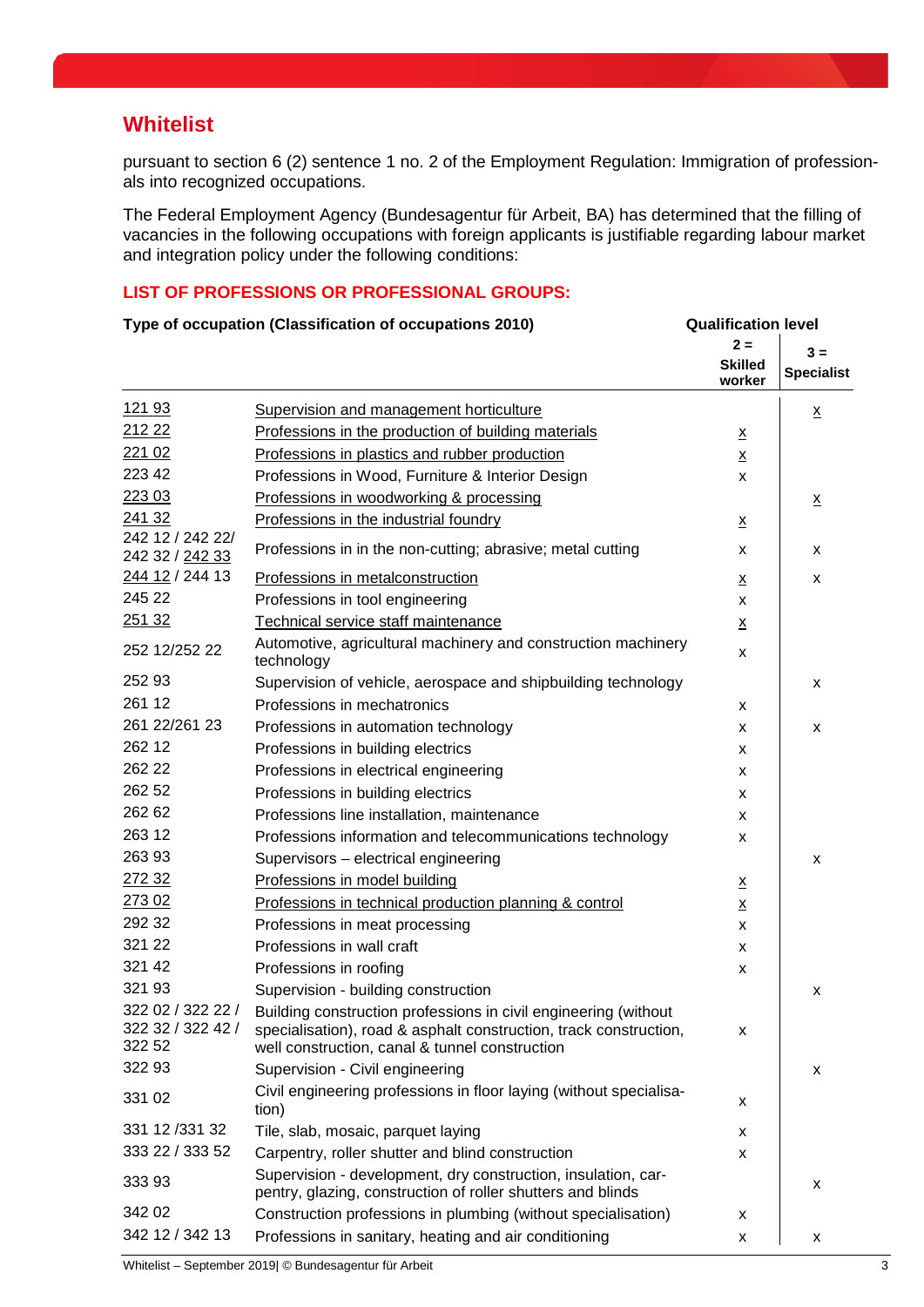| 342 22        | Professions in oven and air heating construction                                                                                                         | X               |              |
|---------------|----------------------------------------------------------------------------------------------------------------------------------------------------------|-----------------|--------------|
| 342 32        | Professions in refrigeration technology                                                                                                                  | $\mathsf{x}$    |              |
| 342 93        | Supervisors - plumbing, sanitary, heating, air conditioning                                                                                              |                 | X            |
| 343 22        | Professions in pipeline construction                                                                                                                     | X               |              |
| 343 42        | Professions Plant, Container & Apparatus Construction                                                                                                    | x               |              |
| 434 13        | Software development                                                                                                                                     |                 | $\mathsf{x}$ |
| 521 22        | <b>Professional Drivers</b>                                                                                                                              | $\underline{x}$ |              |
| 522 02        | Locomotive driver rail transport                                                                                                                         | X               |              |
| 723 03        | Professions in tax                                                                                                                                       |                 | $\mathsf{x}$ |
| 811 22        | Podologists (m/f)                                                                                                                                        | $\mathsf{x}$    |              |
| 81302         | Health care, nursing (without specialisation)                                                                                                            | X               |              |
| 813 13        | Professions in specialist nursing                                                                                                                        |                 | X            |
| 81332         | Occupations operation/med.-techn. Assistance                                                                                                             | X               |              |
| 813 53        | Occupations obstetrics, maternity care                                                                                                                   |                 | X            |
| 817 13        | Professions in physiotherapy                                                                                                                             |                 | X            |
| 81733         | Professions in speech therapy                                                                                                                            |                 | X            |
| 821 02/821 83 | Professions in nursing care for the elderly                                                                                                              | X               | X            |
| 823 93        | Supervisors - personal hygiene                                                                                                                           |                 | X            |
| 825 12        | Professions in orthopaedics, rehabilitation technology                                                                                                   | X               |              |
| 825 32        | Professions in hearing aid acoustics                                                                                                                     | X               |              |
| 825 93        | Master of orthopaedics, rehabilitation technology and hearing aid<br>acoustics except for medical technology, ophthalmic optics and<br>dental technology |                 | X            |
| 932 32        | Professions in interior decoration                                                                                                                       | X               |              |

You will find a summary of recognised occupations and individual activities in **Annex 1.**

A publication of the position in the job market is not a prerequisite for the BA's consent to the employment of foreign employees.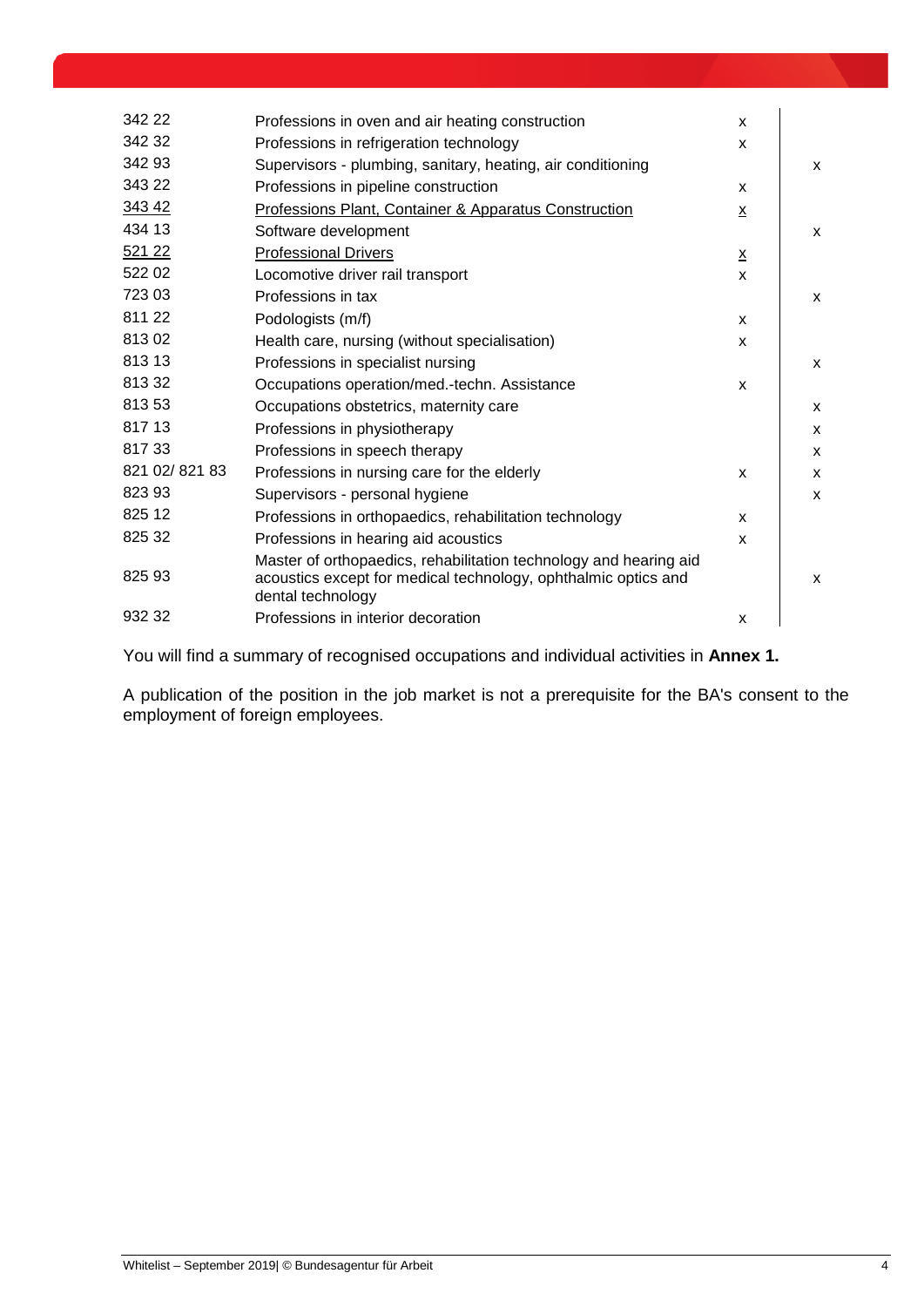#### **EXPLANATIONS**

#### **Regarding the Whitelist**

The occupations were selected based on the Federal Employment Agency's skilled-worker bottleneck analysis, which is available online at the following location: [www.statistik.ar](http://www.statistik.arbeitsagentur.de/)[beitsagentur.de](http://www.statistik.arbeitsagentur.de/) > Labour market reports > demand for skilled workers and jobs > [Current](https://statistik.arbeitsagentur.de/Navigation/Statistik/Arbeitsmarktberichte/Fachkraeftebedarf/Fachkraeftebedarf-Nav.html)  [bottleneck analysis](https://statistik.arbeitsagentur.de/Navigation/Statistik/Arbeitsmarktberichte/Fachkraeftebedarf/Fachkraeftebedarf-Nav.html)

The bottleneck analysis focuses on nationwide bottlenecks, supplemented by a regional view on the level of the federal states.

For the Whitelist according to section 6 paragraph. 2 Sentence 1 No. 2 of the Employment regulation, occupations from the skilled-worker bottleneck analysis were selected for which no other possibilities of labour market entry exist, e.g. the EU Blue Card for academics. The newly added occupations are underlined.

The skilled worker's bottleneck analysis is updated every six months. The Whitelist is only to be updated, however, if two consecutive reviews of the available information indicate that the list should be changed. The new Skilled Immigration Act will enter into force on March 1<sup>st</sup> 2020. From that date the Whitelist will no longer apply.

#### **Regarding the qualification level**

Qualification level 2 - skilled worker - corresponds to a professionally oriented activity which requires at least two years of vocational training or comparable qualification.

Qualification level 3 - Specialist - is assigned to occupations that require special knowledge and special skills, which usually require a master or technician training or an equivalent technical college or university degree.

General information on labour market entry for foreign applicants is available on the Internet at [www.arbeitsagentur.de/arbeitsmarktzulassung](http://www.arbeitsagentur.de/arbeitsmarktzulassung)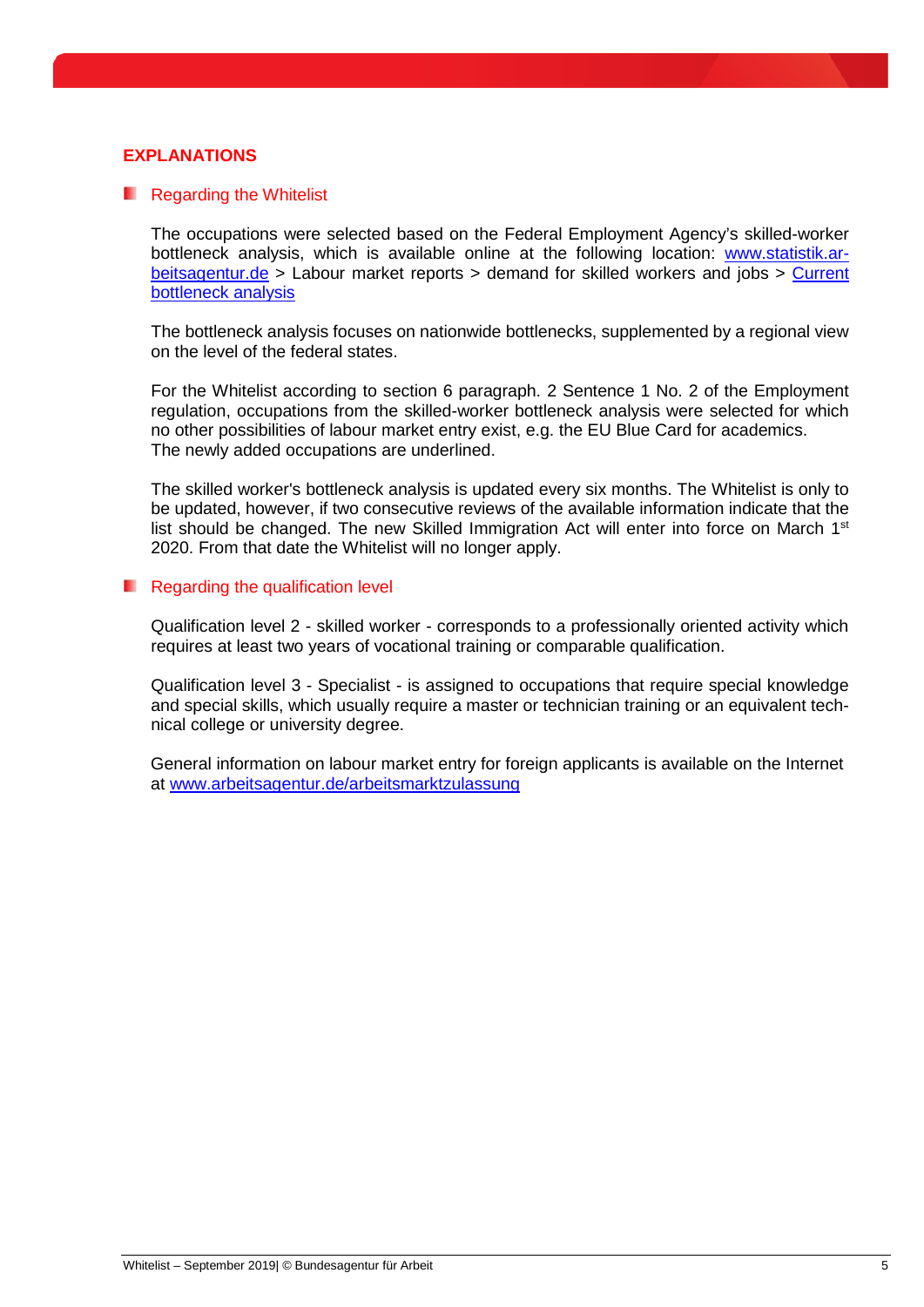## **Annexe 1 to the Whitelist –**

## **summary of individual recognised training occupations**

The following list explains the Whitelist of individual training occupations and activities. The job titles come from the database BERUFENET of the Federal Employment Agency.

Information on the individual occupations can be found at [www.berufenet.arbeitsagentur.de.](http://www.berufenet.arbeitsagentur.de/)

| <b>BKZ</b> | <b>Professional title</b>                                                        | <b>Professional group</b>                               |
|------------|----------------------------------------------------------------------------------|---------------------------------------------------------|
| 121 93     | Master gardener (m/f)                                                            | Further education professions- Mas-<br>ter craftsperson |
| 212 22     | Process mechanic (m/f) in the non-metallic minerals industry                     | Training professions - Dual                             |
| 212 22     | Precast concrete parts worker (m/f)                                              | <b>Training professions - Dual</b>                      |
| 212 22     | Stonemason (m/f)                                                                 | <b>Training professions - Dual</b>                      |
| 221 02     | Mechanic (m/f) in plastics and rubber processing                                 | <b>Training professions - Dual</b>                      |
| 223 42     | Joiner (m/f)                                                                     | Training professions - Dual                             |
| 223 42     | Specialist in furniture, kitchen and removal services                            | Training professions - Dual                             |
| 223 42     | Customer consultant (m/f) - joiner                                               | Further education professions-<br>Other                 |
| 223 42     | Wood mechanic (m/f) of interior fittings and construction elements               | Training professions - Dual                             |
| 223 42     | Wood mechanic (m/f) - manufacturing of furniture and interior compo-<br>nents    | Training professions - Dual                             |
| 223 42     | Wood mechanic (m/f) construction element, wooden packing and<br>frame            | Training professions - Dual                             |
| 223 03     | Physical and engineering science technicians not elsewhere classified            | Continuing education professions -<br>technicians       |
| 241 32     | Foundry mechanic (m/f)                                                           | Training professions - Dual                             |
| 242 12     | Press tool operator and metal working mechanic (m/f)                             | Training professions - Dual                             |
| 242 12     | Skilled metal worker (m/f) - In metal forming and wire technology                | Training professions - Dual                             |
| 242 22     | Pre-polisher for jewellery and precision engineered products (m/f)               | Training professions - Dual                             |
| 242 22     | Polisher (m/f)                                                                   | Training professions - Dual                             |
| 242 32     | Milling machine operator (m/f)                                                   | Training professions - Dual                             |
| 242 32     | Skilled metal worker (m/f) - In cutting procedures                               | Training professions - Dual                             |
| 242 33     | Mechanical engineering technicians (m/f)                                         | Continuing education professions -<br>Technicians       |
| 242 33     | Metal working machine tool setters and operators (m/f)                           | <b>Further education professions-</b><br>Other          |
| 244 12     | Metalworker (m/f)                                                                | <b>Training professions - Dual</b>                      |
| 244 12     | Construction mechanic (m/f)                                                      | <b>Training professions - Dual</b>                      |
| 244 12     | Skilled metal worker (m/f) - metal constructions                                 | <b>Training professions - Dual</b>                      |
| 244 13     | Civil engineering technicians                                                    | Continuing education professions -<br>Technicians       |
| 245 22     | Gunsmith (m/f)                                                                   | Training professions - Dual                             |
| 245 22     | Tools mechanic (m/f)                                                             | Training professions - Dual                             |
| 245 22     | Precision tool mechanic (m/f)                                                    | Training professions - Dual                             |
| 251 32     | Dispensing and game machine specialist (m/f)                                     | <b>Training professions - Dual</b>                      |
| 252 12     | Automotive service technician (m/f)                                              | Further education professions-<br>Other                 |
| 252 12     | Motor Vehicle Mechatronics engineer (m/f) - Personal motor vehicle<br>technology | Training professions - Dual                             |
| 252 12     | Car body and vehicle construction mechanic (m/f) - Karross.instandh.             | Training professions - Dual                             |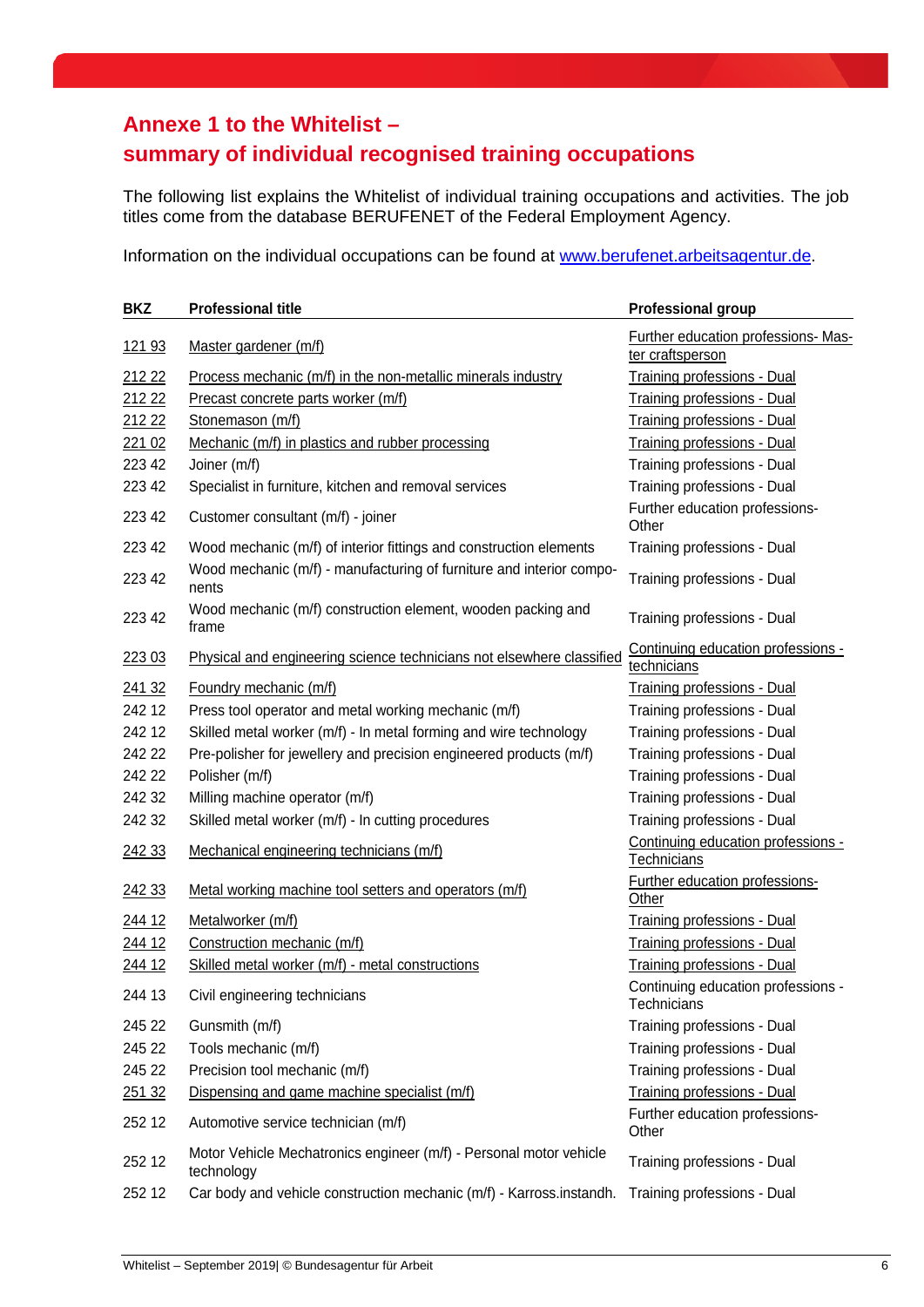| <b>BKZ</b> | <b>Professional title</b>                                                                                     | <b>Professional group</b>                             |
|------------|---------------------------------------------------------------------------------------------------------------|-------------------------------------------------------|
| 252 12     | Motor Vehicle mechatronics engineer (m/f)- commercial vehicle tech-<br>nology                                 | Training professions - Dual                           |
| 252 12     | Motor Vehicle Mechatronics engineer (m/f) - body technology                                                   | Training professions - Dual                           |
| 252 12     | Motor Vehicle mechatronics engineer (m/f) - system and high-voltage<br>technology                             | Training professions - Dual                           |
| 252 12     | Car body and vehicle construction mechanic (m/f) - car body/vehicle<br>construction.                          | Training professions - Dual                           |
| 252 12     | Specialist - innovative vehicle preparation                                                                   | Further education professions-<br>Other               |
| 252 22     | Metal Construction Commercial Vehicle Construction (m/f)                                                      | Training professions - Dual                           |
| 252 22     | Agricultural and construction machinery mechatronics engineer (m/f)                                           | Training professions - Dual                           |
| 252 93     | Master vehicle and car body repair specialist                                                                 | Further education professions-<br>Master craftsperson |
| 252 93     | Master vehicle technician                                                                                     | Further education professions-<br>Master craftsperson |
| 252 93     | Master mechanic for agricultural machines                                                                     | Further education professions-<br>Master craftsperson |
| 252 93     | Master mechanic (m/f) of two-wheelers                                                                         | Further education professions-<br>Master craftsperson |
| 252 93     | Industrial foreman/woman - aircraft construction/aeronautical engineer- Further education professions-<br>ing | Master craftsperson                                   |
| 252 93     | Operations Manager - automotive engineering                                                                   | Further education professions-<br>Other               |
| 261 12     | Mechatronic technician (m/f)                                                                                  | Training professions - Dual                           |
| 261 12     | Techn. Assistant (m/f) - Mechatronics                                                                         | Training professions - FSO                            |
| 261 22     | Electronics technician (m/f) - automation technology (Craft or industry)                                      | Training professions - Dual                           |
| 261 22     | Industrial technologist (m/f)                                                                                 | Training professions - FSO                            |
| 261 23     | Technician (m/f) - electrical engineering (Automation Technology)                                             | Continuing education professions -<br>Technicians     |
| 262 12     | Qualified electrician for specified tasks (m/f)                                                               | Further education professions-<br>Other               |
| 262 12     | Electronics technician (m/f)- energy and building services engineering                                        | Training professions - Dual                           |
| 262 12     | Electronics technician (m/f) - Building and infrastructure systems                                            | Training professions - Dual                           |
| 262 22     | Electronics technician (m/f) - machines and drive technology                                                  | Training professions - Dual                           |
| 262 52     | Electronics technician (m/f) - industrial engineering                                                         | Training professions - Dual                           |
| 262 52     | Electronics technician (crafts)                                                                               | Training professions - Dual                           |
| 262 52     | Industrial electrician (m/f)                                                                                  | Training professions - Dual                           |
| 262 52     | Industrial electrician (m/f) - industrial engineering                                                         | Training professions - Dual                           |
| 262 62     | Electrical installation technician (m/f)                                                                      | Training professions - Dual                           |
| 263 12     | Information technology and telecommunications system electronics<br>technician (m/f)                          | Training professions - Dual                           |
| 263 12     | Information electronics technician (m/f)                                                                      | Training professions - Dual                           |
| 263 12     | Electronics technician (m/f) - Information and telecommunication tech-<br>nology                              | Training professions - Dual                           |
| 263 12     | Systems informatics technician                                                                                | Training professions - Dual                           |
| 263 93     | Electrics Technician (master craftsperson) (m/f)                                                              | Further education professions-<br>Master craftsperson |
| 263 93     | Communication Technician (master craftsperson) (m/f)                                                          | Further education professions-<br>Master craftsperson |
| 263 93     | Industrial supervisor specialising in electrical engineering                                                  | Further education professions-<br>Master craftsperson |
| 272 32     | Pattern-maker (casting industry) or model-maker (automotive industry)<br>(m/f)                                | Training professions - Dual                           |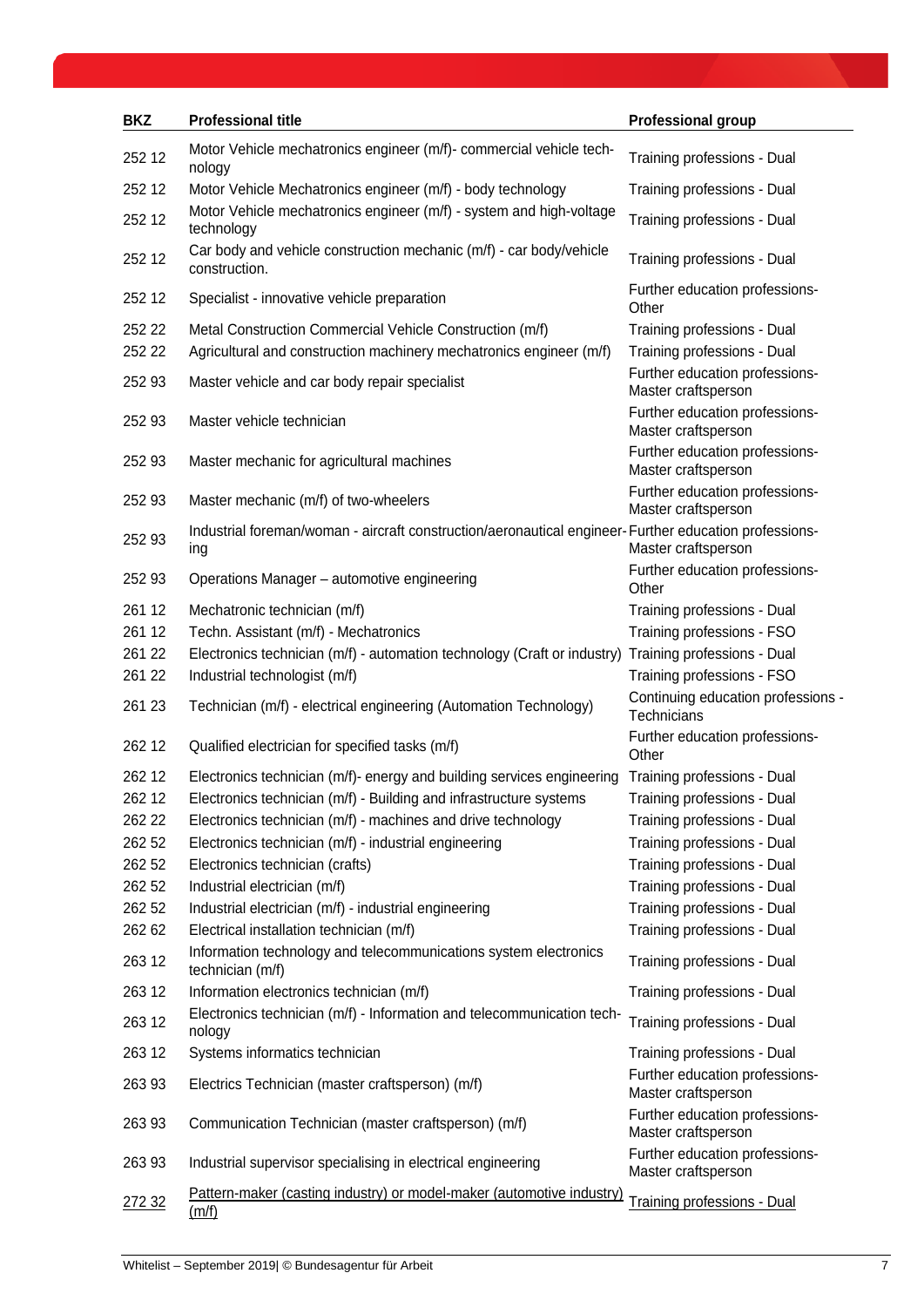| <b>BKZ</b> | <b>Professional title</b>                                       | <b>Professional group</b>                             |
|------------|-----------------------------------------------------------------|-------------------------------------------------------|
| 273 02     | Production technologist (m/f)                                   | <b>Training professions - Dual</b>                    |
| 292 32     | Butcher (m/f)                                                   | Training professions - Dual                           |
| 321 22     | Mason (m/f)                                                     | Training professions - Dual                           |
| 321 42     | Roofer (m/f)                                                    | Training professions - Dual                           |
| 321 93     | Master roofer (m/f)                                             | Further education professions-                        |
|            |                                                                 | Master craftsperson                                   |
| 321 93     | Master scaffolder (m/f)                                         | Further education professions-<br>Master craftsperson |
| 321 93     | Scaffolding foreman/woman                                       | Further education professions-<br>Other               |
| 321 93     | Master craftsperson (m/f) for masonry and concrete construction | Further education professions-<br>Master craftsperson |
| 321 93     | Foreman/woman                                                   | Further education professions-<br>Master craftsperson |
| 321 93     | Foreman/woman - Building construction                           | Further education professions-<br>Master craftsperson |
| 321 93     | Site foreman/woman                                              | Further education professions-<br>Other               |
| 321 93     | Site foreman/woman - building construction                      | Further education professions-<br>Other               |
| 322 02     | Civil engineering technician                                    | Training professions - Dual                           |
| 322 02     | Special civil engineer (m/f)                                    | Training professions - Dual                           |
| 322 22     | Road builder (m/f)                                              | Training professions - Dual                           |
| 322 22     | Asphalt builder (m/f)                                           | Training professions - Dual                           |
| 322 22     | Civil engineering worker (m/f) road building                    | <b>Training professions - Dual</b>                    |
| 322 32     | Track builder (m/f)                                             | Training professions - Dual                           |
| 322 32     | Civil engineering worker (m/f) rail track construction          | <b>Training professions - Dual</b>                    |
| 322 42     | Well builder (m/f)                                              | Training professions - Dual                           |
| 322 42     | Civil engineering worker (m/f) well construction                | <b>Training professions - Dual</b>                    |
| 322 52     | Canal builder (m/f)                                             | Training professions - Dual                           |
| 322 52     | Civil engineering worker (m/f) duct construction                | <b>Training professions - Dual</b>                    |
| 322 93     | Master of road construction (m/f)                               | Further education professions-<br>Master craftsperson |
| 322 93     | Foreman/woman in Civil Engineering                              | Further education professions-<br>Master craftsperson |
| 322 93     | Construction foreman/woman in Civil Engineering                 | Further education professions-<br>Other               |
| 322 93     | Master of well construction (m/f)                               | Further education professions-<br>Master craftsperson |
| 322 93     | Master of rail-track construction                               | Further education professions-<br>Master craftsperson |
| 322 93     | Master of hydraulic engineering                                 | Further education professions-<br>Master craftsperson |
| 331 02     | Floor layer (m/f)                                               | Training professions - Dual                           |
| 331 12     | Tile, slab and mosaic layer (m/f)                               | Training professions - Dual                           |
| 331 32     | Parquet installer (m/f)                                         | Training professions - Dual                           |
| 333 22     | Carpenter (m/f)                                                 | Training professions - Dual                           |
| 333 22     | Boat builder (m/f)- new construction, extension and conversion  | Training professions - Dual                           |
| 333 52     | Roller shutter and sun protection mechatronics technician       | Training professions - Dual                           |
| 33393      | <b>Construction Manager - Carpentry</b>                         | Further education professions-<br>Other               |
| 33393      | Works Foreman/woman - Finishing                                 | Further education professions-<br>Other               |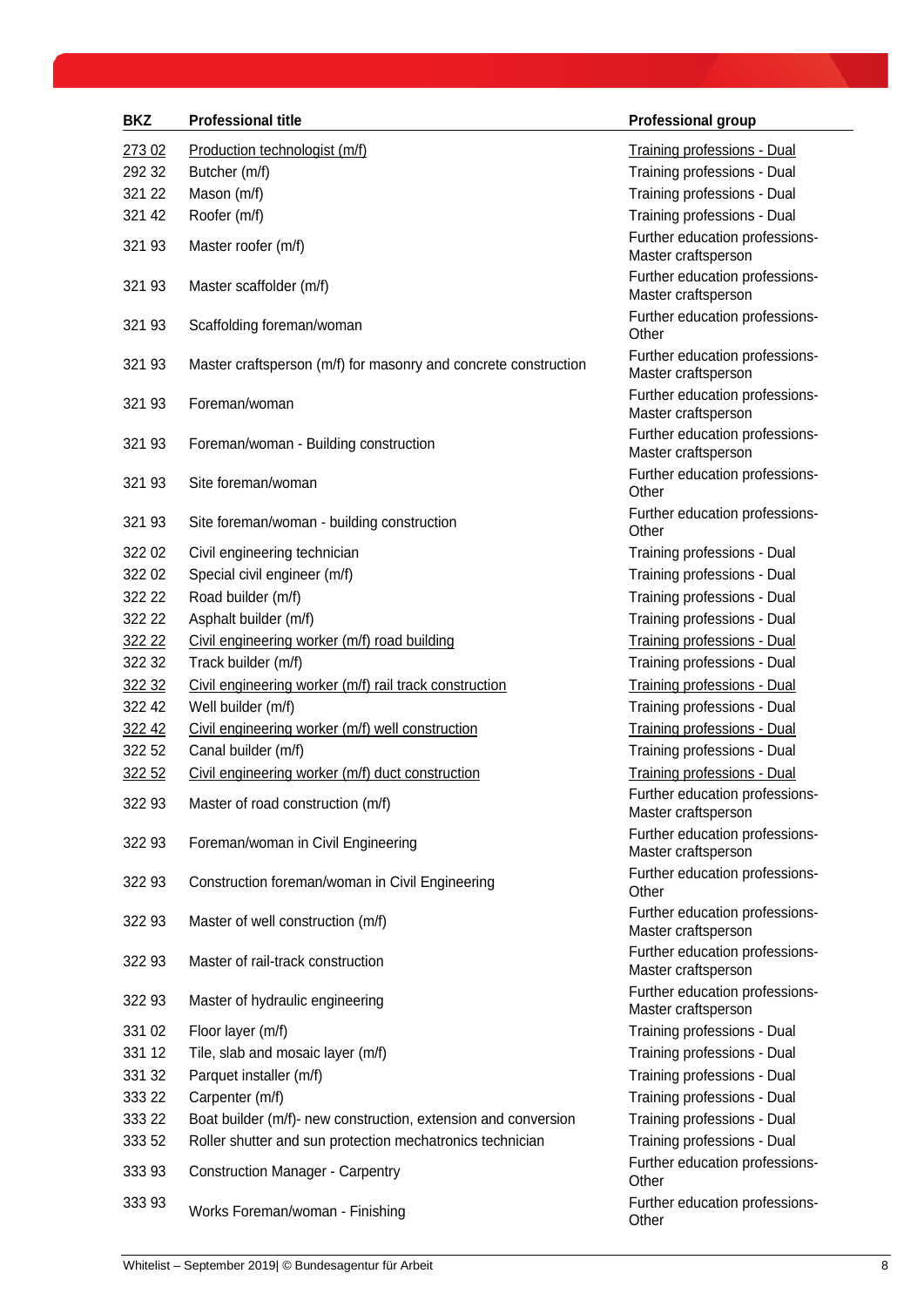| <b>BKZ</b> | <b>Professional title</b>                                                | <b>Professional group</b>                                |
|------------|--------------------------------------------------------------------------|----------------------------------------------------------|
| 33393      | Master carpenter (m/f)                                                   | Further education professions- Mas-<br>ter craftsperson  |
| 33393      | Master of thermal, cold and noise insulation filter (m/f)                | Further education professions-<br>Master craftsperson    |
| 333 93     | Master glazer (m/f)                                                      | Further education professions-<br>Master craftsperson    |
| 333 93     | Roller shutter and sun protection technician (m/f)                       | Further education professions-<br>Master craftsperson    |
| 33393      | Industrial master craftsperson (m/f) - insulation                        | Further education professions- Mas-<br>ter craftsperson  |
| 333 93     | Industrial master craftsperson (m/f) - Acoustic and drywall construction | Further education professions-<br>Master craftsperson    |
| 33393      | Construction supervisor (m/f) - roof, wall and sealing technology        | Further education professions-<br>Other                  |
| 342 02     | Plumber m/f                                                              | Training professions - Dual                              |
| 342 12     | Plant mechanic - sanitary, heating and air conditioning technology       | Training professions - Dual                              |
| 342 13     | Technician - Heating, ventilation and air-conditioning technology        | Continuing education professions -<br><b>Technicians</b> |
| 342 13     | Technician - Sanitary engineering                                        | Continuing education professions -<br><b>Technicians</b> |
| 342 22     | Oven and air heating installer (m/f)                                     | Training professions - Dual                              |
| 342 32     | Mechatronics engineer (m/f) - refrigeration technology                   | Training professions - Dual                              |
| 342 93     | Operations manager - sanitary and heating technology                     | Further education professions-<br>Other                  |
| 342 93     | Master craftsperson (m/f) for installation and heating systems           | Further education professions-<br>Master craftsperson    |
| 342 93     | Master craftsperson (m/f) for refrigeration systems                      | Further education professions-<br>Master craftsperson    |
| 342 93     | Master plumber (m/f)                                                     | Further education professions-<br>Master craftsperson    |
| 342 93     | Master craftsperson (m/f) for oven and air heating systems               | Further education professions-<br>Master craftsperson    |
| 343 22     | Civil engineering worker $(m/f)$ – pipeline installation                 | Training professions - Dual                              |
| 343 22     | Pipeline fitter (m/f)                                                    | Training professions - Dual                              |
| 343 22     | Net mechanic (m/f)                                                       | Further education professions-<br>Other                  |
| 343 42     | Sheet-metal workers                                                      | <b>Training professions - Dual</b>                       |
| 343 42     | Plant mechanic (m/f)                                                     | <b>Training professions - Dual</b>                       |
| 434 13     | IT solution developer (m/f)                                              | Further education professions-<br>Other                  |
| 521 22     | Drivers (m/f)                                                            | <b>Training professions - Dual</b>                       |
| 522 02     | Railway worker (m/f) - operations - engine driver and transportation     | Training professions - Dual                              |
| 723 03     | Accounting associate professionals                                       | Training professions - FSO                               |
| 811 22     | Podologist (m/f)                                                         | Training professions - FSO                               |
| 81302      | Health and paediatric nurse (m/f)                                        | Training professions - FSO                               |
| 81302      | Health and nursing professional (m/f)                                    | Training professions - FSO                               |
| 813 13     | Specialist nurse (m/f)                                                   | Further education professions-<br>Other                  |
| 813 13     | Specialist nurse (m/f) - Emergency care                                  | Further education professions-<br>Other                  |
| 813 13     | Specialist nurse (m/f) - Intensive care/anaesthetics                     | Further education professions-<br>Other                  |
| 813 13     | Specialist nurse (m/f) - Clinical geriatrics                             | Further education professions-                           |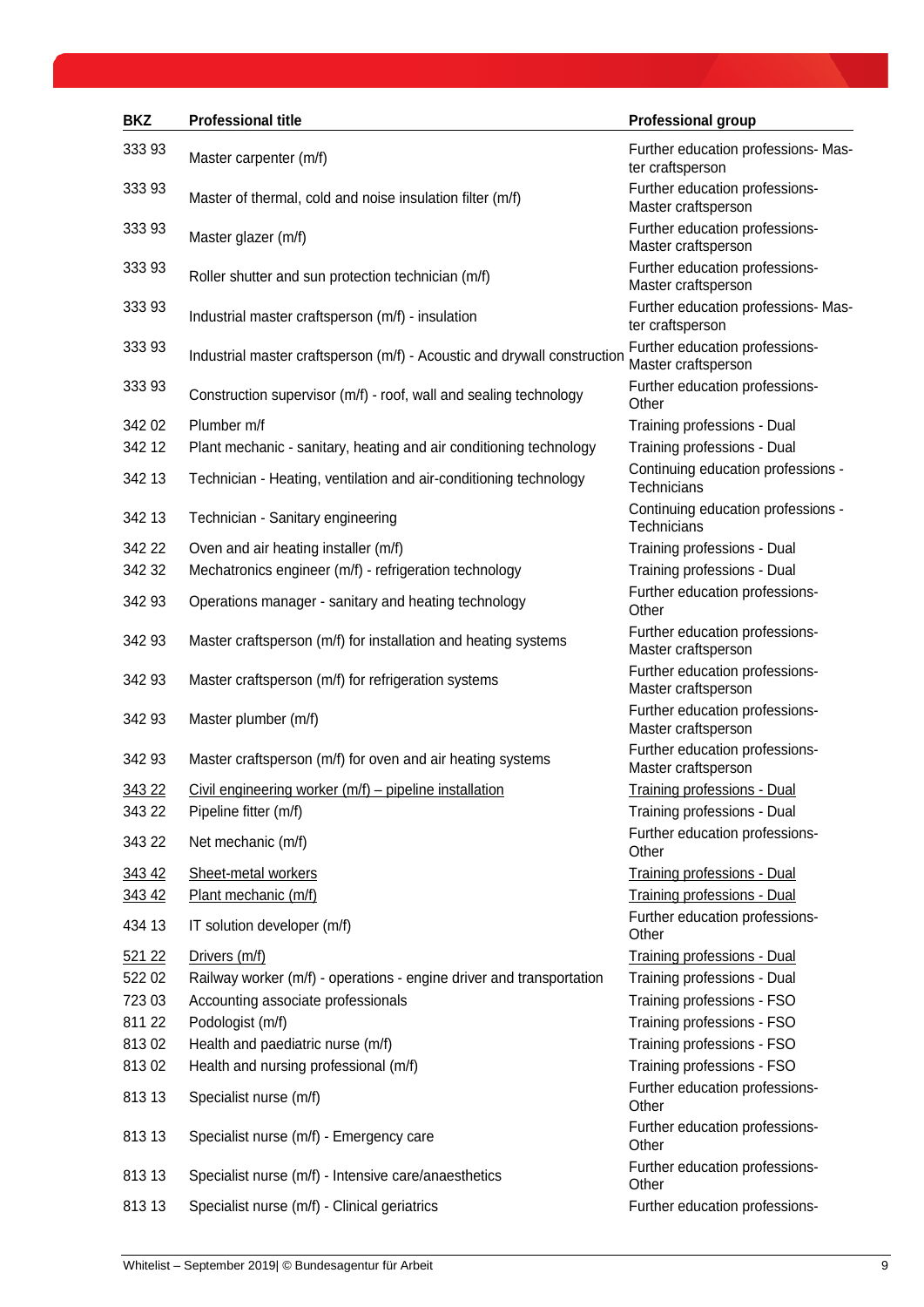## **BKZ Professional title Professional group**

| 813 13 | Specialist nurse (m/f) - Nephrology                         |
|--------|-------------------------------------------------------------|
| 813 13 | Specialist nurse (m/f) - Oncology                           |
| 813 13 | Specialist nurse (m/f) - operation/endoscopic service       |
| 813 13 | Specialist nurse (m/f) - palliative and hospice care        |
| 813 13 | Specialist nurse (m/f) - Psychiatry                         |
| 813 13 | Specialist nurse (m/f) - rehabilitation/Long-term care      |
| 81332  | Anaesthesia technical assistant (m/f)                       |
| 81332  | Surgical technician (m/f)                                   |
| 81332  | Surgical assistant (m/f)                                    |
| 81353  | Midwife/Maternity nurse                                     |
| 817 13 | Physiotherapist (m/f)                                       |
| 817 13 | Motopedist (m/f)                                            |
| 81733  | Speech and language therapist (m/f)                         |
| 81733  | Audiologists and speech therapists                          |
| 821 02 | geriatric nurse (m/f)                                       |
| 82183  | Specialist nurse (m/f) - clinical geriatrics/rehabilitation |
| 82183  | Specialist nurse (m/f) - Oncology                           |
| 82183  | Specialist nurse (m/f) - palliative and hospice care        |
| 82183  | Specialist nurse (m/f) - Psychiatry                         |
| 82393  | Hairdresser (m/f)                                           |
| 825 12 | Orthopaedic technician (m/f)                                |
| 825 32 | Audiologist (m/f)                                           |
| 825 93 | Master of hearing aid acoustician (m/f)                     |
| 82593  | Orthopaedic technician (m/f)                                |
| 932 32 | Interior decorator (m/f)                                    |

**Other** Further education professions-**Other** Further education professions-**Other** Further education professions-**Other** Further education professions-**Other** Further education professions-**Other** Further education professions-**Other** Training professions - FSO Training professions - Dual Training professions - FSO Training professions - FSO Training professions - FSO Continuing education - Other Training professions - FSO Training professions - FSO Training professions - FSO Further education professions-**Other** Further education professions-**Other** Further education professions-**Other** Further education professions-**Other** Further education professions-Master craftsperson Training professions - Dual Training professions - Dual Further education professions-Master craftsperson Further education professions-Master craftsperson Training professions - Dual